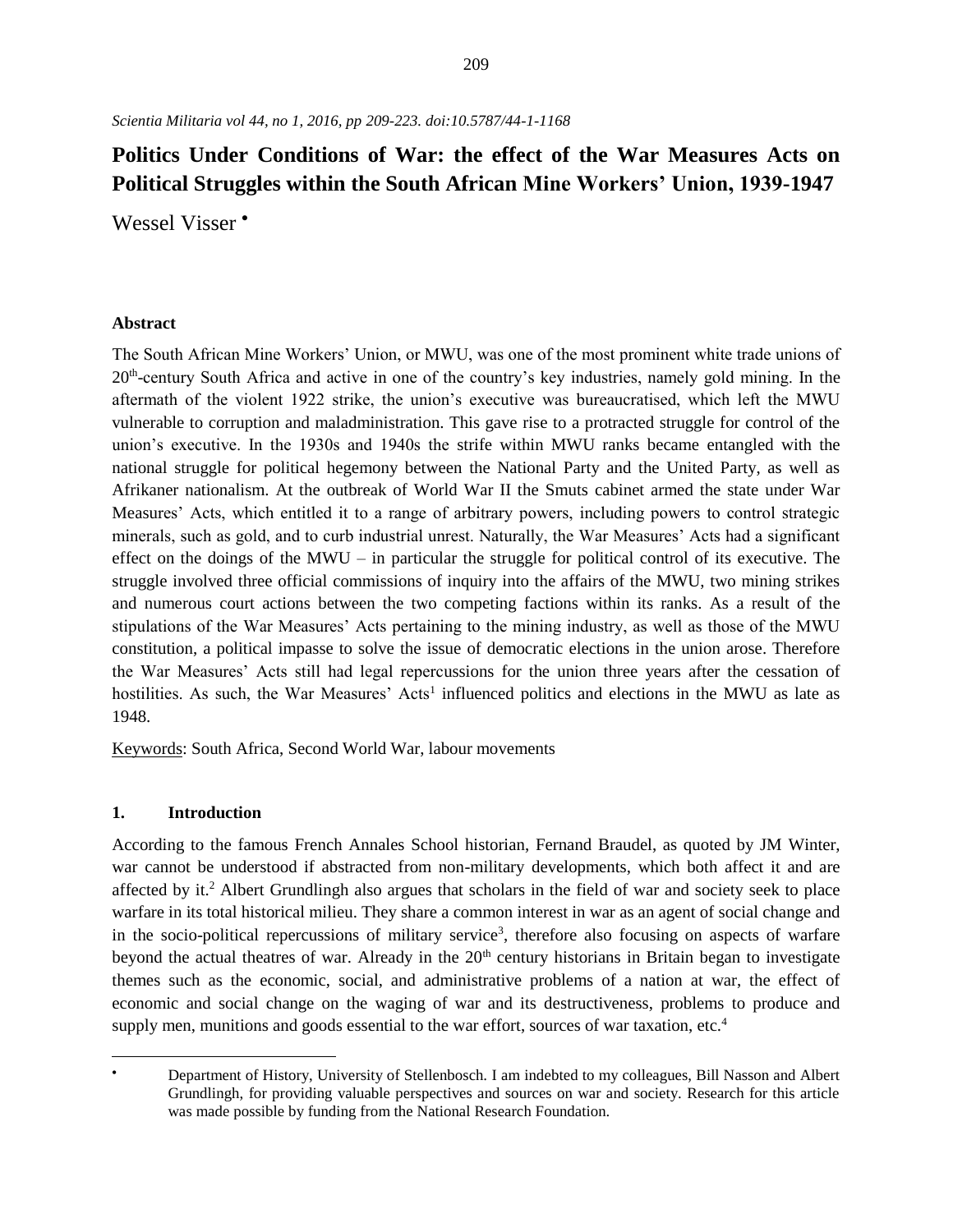In 1978, Mark Stein published an essay in South Africa on Max Gordon, who became the secretary of the African Laundry Workers Union in Johannesburg. Stein explains how the emergency regulations of the War Measures' Acts promulgated by the South African government after the outbreak of World War II, curtailed trade union activities. Gordon, a communist, was suspected of subversive activities and was interned from 1940 to 1941.<sup>5</sup> Recently, post-graduate studies at South African universities also began to focus on war-related issues, which profoundly affected civilian populations of societies at war. For instance, Yolandi Albertyn investigated the availability of foodstuffs on domestic markets and food control in South Africa during World War II.<sup>6</sup>

The study on which this article is based, investigated the influence of the War Measures' Acts during World War II in the gold mining industry, and how these measures affected labour politics in the war years and in the years immediately after the war, particularly in the South African Mine Workers' Union.

## **2. The Mine Workers' Union in historical context**

Originally founded on 22 June 1902 in Johannesburg as the Transvaal Miners' Association, or TMA, this union became prominent for its militant stance in the great industrial strikes during the first two decades of the existence of the Union of South Africa. After the 1913 strike, the TMA was renamed the (South African) Mine Workers' Union or MWU.<sup>7</sup> The year 1922 saw the biggest and bloodiest industrial upheaval in South African labour history. It entailed a violent three-month strike, which was eventually suppressed by government forces.<sup>8</sup> In order to prevent similar violent clashes between labour, capital and the state in future, the government implemented the Industrial Conciliation Act of 1924. On the one hand, this Act gave unionised white workers a secure position against undercutting in industry from any quarter, while on the other hand, it also helped mine management by the obstacles it placed in the way of precipitating strike action. With this Act, as well as by the introduction of the Mines and Works Amendment (or 'Colour Bar') Act of 1926, government was able to wean white labour away from militant industrial action by promoting a policy of job reservation in skilled trades and simultaneously to appease possible resentment of the skilled white miner about cheap unskilled black labour.<sup>9</sup>

Davies and Yudelman argue that labour legislation in the post-1922 period effectively led to the incorporation, institutionalisation and bureaucratisation of white unions within state structures. Organised white labour lost its power to use strikes as an effective political and economic weapon, and accepted collective bargaining and civilised labour policy in exchange for compliance with state-controlled labour structures. Thus, the MWU was to become a docile, pro-government union. Within union structures, power passed into the hands of a bureaucracy of permanent and salaried trade union officials. Concomitantly, the rank and file membership became increasingly alienated from union leaders and apathetic towards unions in general.<sup>10</sup> After the 1922 strike, the leadership of the MWU went into the hands of an executive which, through financial maladministration, neglected the interests of the mine workers who were not always familiar with the true nature, objectives and functioning of trade unionism. $11$ 

Many historians regard the 1930s and 1940s as the years when Afrikaner nationalism peaked. In this period, the MWU became embroiled in the intense and sometimes fierce struggle for political hegemony between DF Malan's National Party (NP) and Gen. Jan Smuts's newly founded United Party (UP). For Afrikaner political and cultural leaders within the NP, as well as the UP with its ally, the South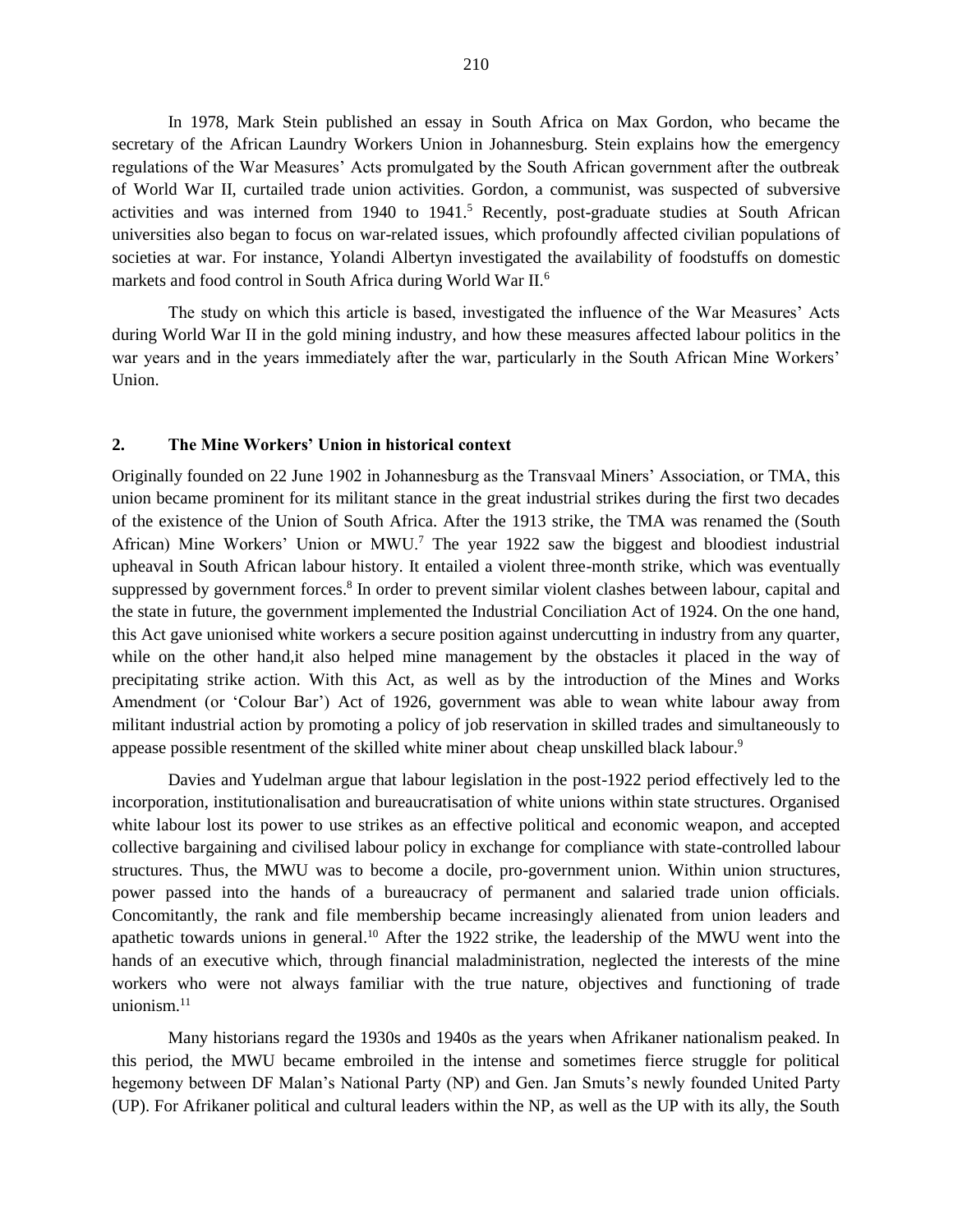African Labour Party (SALP), the densely populated mining constituencies of the Witwatersrand became crucial political battlegrounds in general elections.<sup>12</sup>

Already World War I saw a continuation of the increasing Afrikanerisation of the white labour contingent on the Witwatersrand gold mines. At the outbreak of the war in 1914 thousands of loyal English-speaking miners volunteered for the British war effort, thus creating a shortage of white miners. Many Afrikaners who did not share these pro-war sentiments took their places on the mines. By 1916, they comprised the majority of white miners when the ratio of Afrikaner to immigrant workers on the mines was 75% to 25%.<sup>13</sup> These figures reflect the gradual transformation of the white working class on the mines into one that consisted predominantly of Afrikaners.<sup>14</sup> By 1936, for instance, Afrikaners constituted 90% of the MWU's 12 000 members, but they had virtually no representation on the union's executive and therefore no say in running its affairs. Consequently, therefore, with the battle for political power in the public domain, a bitter and protracted struggle was waged for twelve years between Afrikaner Nationalists in the NP and their foes in the UP - SALP alliance for political control of the  $MWU.<sup>15</sup>$ 

In October 1936, young middle-class Afrikaner intellectuals under the leadership of Dr. Albert Hertzog, son of the founder of the NP, Gen. JBM Hertzog, established the *Nasionale Raad van Trustees*, or NRT.<sup>16</sup> The main objective of the NRT was to organise the Afrikaner working class under the wing of a broader Afrikanerdom. Consequently, the *Afrikanerbond van Mynwerkers*, or ABM, was established in November 1936 as a counter-union to the MWU.<sup>17</sup> For Afrikaner culture brokers, Afrikaner miners had to be weaned from possible susceptibility to "alien influences" in institutions such as the MWU and the SALP, which were dominated by English speakers.<sup>18</sup> There were also union-related motives behind the formation of the ABM. Miners held many grievances and reputed grievances regarding the general working conditions on the mines. As the only officially recognised union, the MWU was the sole conduit through which such grievances could be aired. However, the union was weak and inefficient, and in the eyes of the workers, it made no concrete efforts to improve their working conditions and further their interests. The general feeling was that the MWU executive collaborated with the Chamber of Mines, which represented the interests of the mining houses, to keep the economic standard of the miners at a low level.

The Chamber's practice, supported by the MWU, of actively recruiting skilled labour abroad rather than employing Afrikaners, was regarded as a gross form of economic repression. Profitable and less dangerous work was allegedly reserved for non-Afrikaners. Virtually all less profitable underground work was done by Afrikaner miners, who lived in extreme poverty. Under these conditions many miners became easy victims of phthisis, which shortened their life expectancy substantially. In addition, the pension fund for underground miners was inadequate, and the MWU executive allegedly did nothing to improve the situation.<sup>19</sup>

Many aspects of the management of the MWU were also seriously questioned. Under the leadership of Charles Harris, the general secretary, the MWU was "blatantly" corrupt and autocratic, and was perceived to be in league with the Chamber of Mines. Incompetent union officials were appointed in management positions, which they allegedly also obtained irregularly. Furthermore, there were complaints about the manipulation of elections for union officials, ballot rigging, and illegal representation on the MWU general council by unauthorised outsiders.<sup>20</sup> In an effort to thwart the ABM's challenge to its existence, the MWU pressured the Chamber of Mines to reintroduce the closed shop agreement in June 1937 (the agreement was originally annulled by the Chamber after the 1922 strike).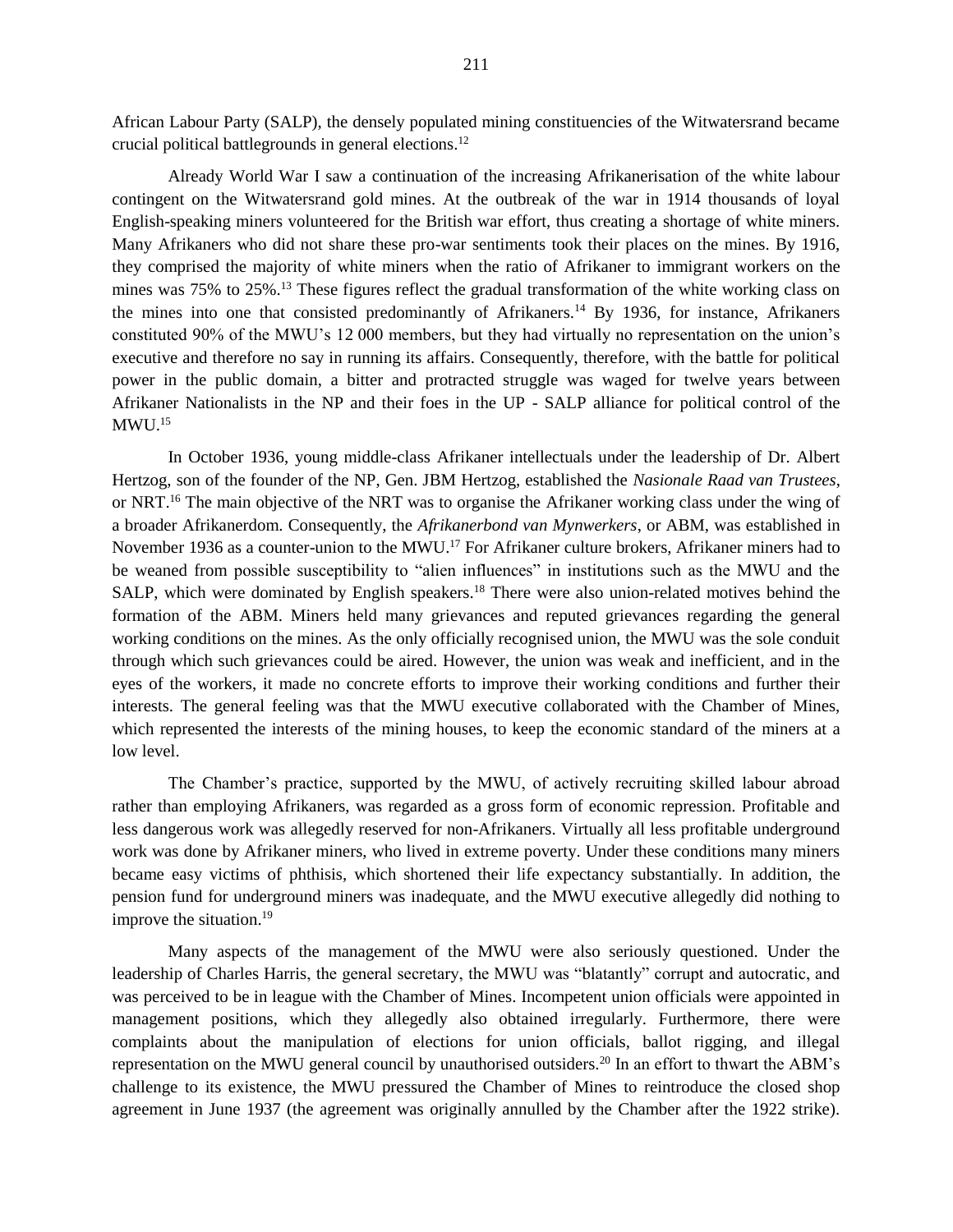This step had serious consequences for the ABM, the practical implications of the agreement being that white underground miners were forced to join the MWU as the only union officially recognised by the Chamber and to pay their union dues. $^{21}$ 

Although the ABM was theoretically disbanded in June 1937, its adherents were still determined to fight Charles Harris and the officials of the MWU.<sup>22</sup> In October 1938, a new organisation, the Reformers' Organisation, or Reformers, was founded within the MWU and with the NRT's omnipotent Albert Hertzog as chairperson. Its most important objective was to reform the MWU constitutionally from within and to transform it into an Afrikaans-speaking Christian-national trade union by taking over the MWU management.<sup>23</sup>

# **3. The MWU and the War Measures Acts of World War II**

The political stirrings within the MWU were profoundly influenced by South Africa's entrance into World War II. Gen. Hertzog's reign as South African prime minister came to a dramatic end in September 1939. He lost a motion by Gen. Smuts in Parliament by 80 votes to 67 that South Africa sever relations with Germany and join the Allied war effort. Consequently, Hertzog resigned from politics and Smuts became the new prime minister.<sup>24</sup> After the outbreak of the war, Britain issued the Emergency Powers Act and Defence Regulations. Under the Essential Works Order (March 1941), Ernest Bevin, the minister of labour and national service, took power to prevent workers leaving their jobs and to fine them for absenteeism and ill-discipline. Bevin made increasing use of powers to direct labour where it was most needed, such as the mines and construction sites. In essence, these were measures of industrial conscription and statutory intervention, to fix minimum wages and conditions in poorly organised industries, and the measures extended rapidly during the war.<sup>25</sup>

Also in South Africa, the requirements of war necessitated changes in the methods of administration. This resulted in considerable industrial expansion. Like all belligerents, the Smuts cabinet armed the state under the War Measures' Act No. 13 of 1940. Mobilising an economy in support of a war effort requires significant state intervention in the market economy. South Africa's economy was transformed by war-related industrialisation and a sharp increase in government expenditures and revenues. But, unlike many other countries, South Africa had the gold to finance the war effort. In 1939, the country produced a third of the world's gold output and was able to maintain and expand gold production throughout the war years despite labour shortages. This, together with the increase in the price of gold over the period, largely covered the costs of the war for South Africa. The state helped itself to a range of arbitrary powers, including wage and price control, distribution under licence, the provision of subsidies for strategic industries, powers to control supplies and strategic minerals - such as gold in particular, - and means to curb industrial unrest.<sup>26</sup>

The war and the subsequent War Measures' Acts would severely restrict the activities of the NRT and the anti-war miners' faction.<sup>27</sup> For example, under the War Measures' Act No. 9 of 1942, strike action by white workers was prohibited, and compulsory arbitration of industrial disputes was introduced.<sup>28</sup> Initially, the MWU executive dissociated itself from the decision by the South African Trades and Labour Council (a labour federation to which the MWU was affiliated) to support Smuts's war effort, but in May 1940, this decision was reversed and the executive announced that henceforth the union would support the government's war policy.29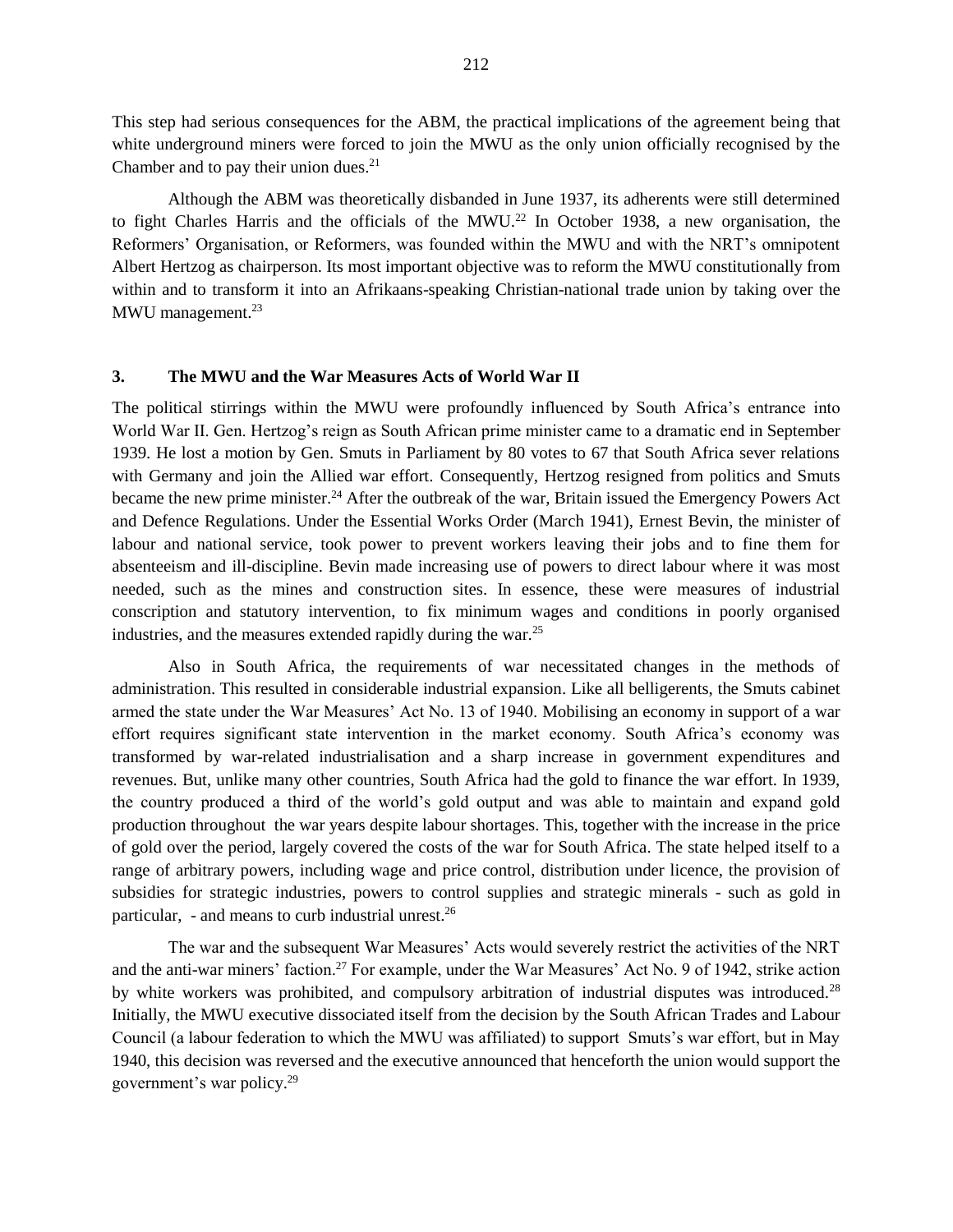The pro-Nationalist Reformers reacted sharply to the reversed decision, arguing that the MWU executive associated itself with the imperial government's policy while forsaking the miners' interests for foreign interests. The decision created polarisation between anti-war Afrikaner miners and Englishspeaking workers and stimulated further discrimination against pro-Nationalist Afrikaners in union ranks.<sup>30</sup> JA van den Bergh, the MWU president, was accused by the Reformers of being the key role player in the union's decision to change its position towards supporting the war effort. The Reformers would fight him until the MWU was thoroughly reformed to serve the interests of the workers only.<sup>31</sup> Shortly afterwards, the Reformers announced a campaign to thwart any effort to introduce the so-called Red Oath in the MWU. The Red Oath was a government initiative to induce civilians to do active duty in the war. Simon Schoeman, a Reformer, accused the MWU executive of collaborating with the Union Defence Force to lure Afrikaner miners into signing the Red Oath under the pretence that key positions in the union would go to those who did so. $32$ 

However, the Reformers' resolve to oppose the pro-war faction within the MWU politically was stopped when Colin Steyn, Smuts's minister of justice, and Walter Madeley, an SALP ally who was appointed to the prime minister's war cabinet as minister of labour, decided to amend Clause 135 of the MWU constitution to stipulate that no elections for the MWU executive would be held during the war and up to six months after the cessation of hostilities. This amendment was implemented under Article 1 of the War Measures' Act No. 29 of 1940, as promulgated by Smuts. The Act made special provision, inter alia, for a moratorium in certain circumstances for the protection of persons on military service.<sup>33</sup> The rationale for Steyn and Madeley's decision was that, since more than 7 000 miners had already been called up for active service by 1940, it would be unfair towards them to hold any elections within the MWU during their absence. Since, at the time, the South African economy revolved in essence around gold production, it was argued that any political labour struggles in the strategically important gold mine industry could disrupt the optimal production of gold and therefore affect the state's war effort negatively.<sup>34</sup>

Naudé, however, questions the credibility of the reasons given for the moratorium on MWU political activities during the war, and argues that members of other unions were also called up for military service although no suspension of elections took place in those unions. In the light of the fierce struggle for hegemony in the MWU between the UP - SALP faction on the one hand, and the pro-NP Reformers on the other in the years prior to the outbreak of World War II, Naudé's argument could have some merit. Before the suspension of elections in the MWU under the War Measures' Act No. 29 of 1940, there were indications that the Reformers could take over the executive in a subsequent election for officials. Non-loyal control of a union in a strategically important industry during wartime could be bad for Smuts – a situation he wanted to avoid at all costs. Furthermore, a reduction of parliamentary seats took place in 1942 as a result of changing demographic patterns and increasing Afrikaner urbanisation. Six new seats were awarded to the Witwatersrand, which increased the possibilities for success of pro-NP candidates in any trade union or general election in that region.<sup>35</sup>

Prior to the implementation of the War Measures' Act No. 29 of 1940, the political struggle for control of the MWU took a dramatic turn when Charles Harris, the general secretary, was assassinated in June 1939 by a young deranged Afrikaner miner not connected with the Reformers.<sup>36</sup> In the subsequent elections for a new general secretary, held in March 1940, the MWU executive resorted to ill-concealed ballot rigging. When the Reformers threatened to react to this move with a wartime strike, government was compelled to intervene and appoint a commission of inquiry. The commission was chaired by LP van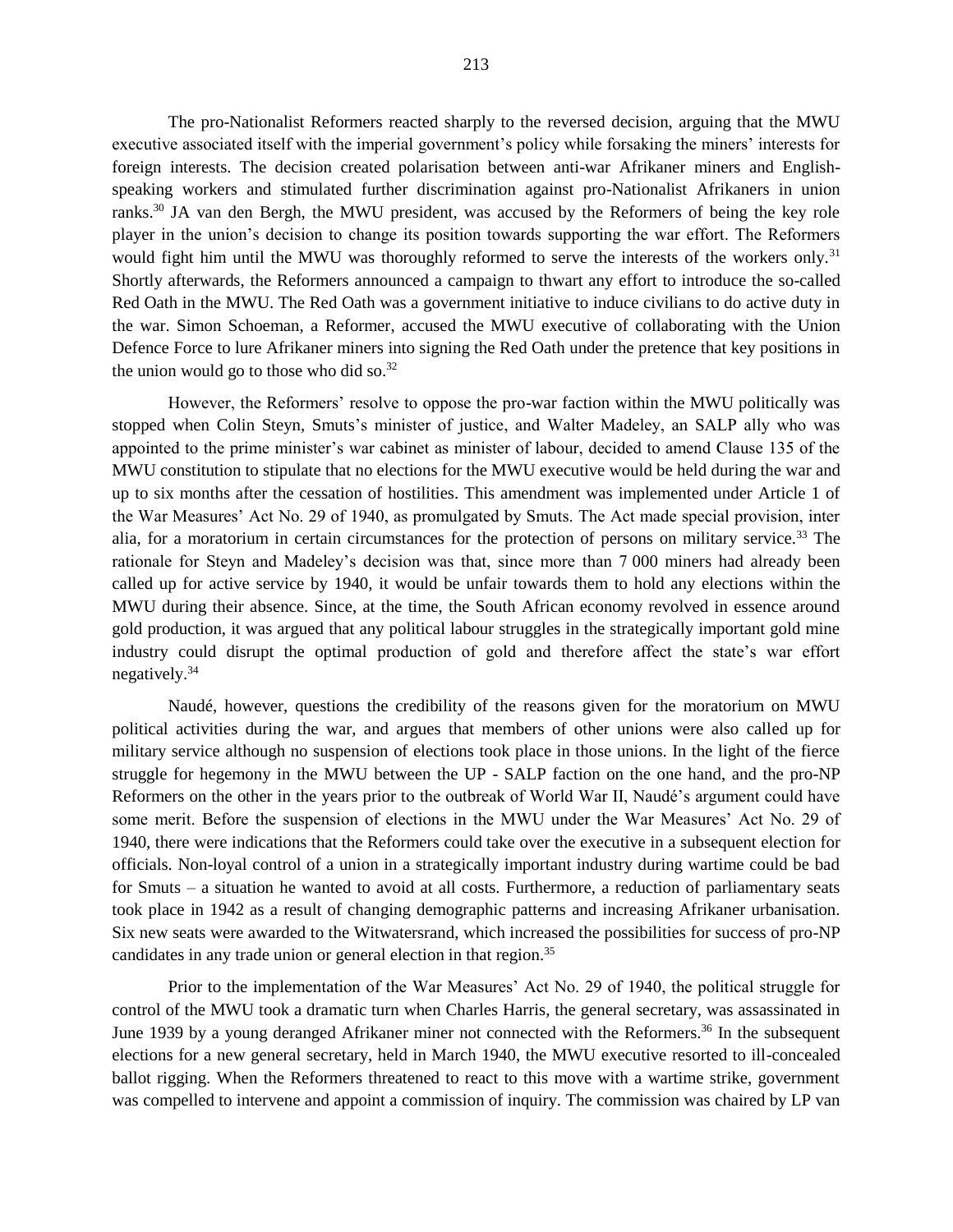Zyl Ham, the secretary for mining. The commission acknowledged the existence of corrupt practices and made some recommendations for modification of these practices. These included the removal from office and prosecution of Jan Kukkuk, the MWU's candidate for general secretary who initially succeeded over JS de Wet, the Reformers' candidate, in the fraudulent elections. Kukkuk was replaced by Bertie Brodrick, one of the union's existing executive members.<sup>37</sup>

The committee's findings put Brodrick in a dilemma. Although he acknowledged that the MWU had made mistakes in the past and declared the union's willingness to amend their ways the statutory situation during the war complicated matters. The MWU's amended constitution, which under War Measures' Act No. 29 of 1940 prohibited any reforms in terms of the executive for the duration of the war and up to six months after the cessation of hostilities, put the union in a Catch 22 situation. For the time being, essential reforms in the MWU would be postponed to some indefinite future period. However, this status quo created a fertile environment for cropped-up grievances against the MWU executive to accumulate further and encouraged the Reformers to continue their protest actions.<sup>38</sup>

## **4. The MWU and the mining strikes of 1946 and 1947**

According to De Kock, the implementation of war measures in the MWU during World War II was a prime catalyst for stirring growing discontent among miners. The amendment of the MWU constitution without approval by the rank and file union members through voting not only prevented their say in the running of the union's affairs, but also violated the closed shop principle. Two factors would force the miners to resort to the strike weapon. Firstly, the Department of Labour was unable to honour its promises to bring the MWU house in order by permitting an election for a new executive after the war. Secondly, negotiations in this regard with Gen. Smuts, the prime minister since February 1946, proved to be fruitless.<sup>39</sup> On recommendation of the Van Zyl Ham Commission of Inquiry, certain changes were made, inter alia*,* the replacement of Kukkuk with Brodrick as general secretary. However, the old executive, which dated from the Harris administration, was firmly intact because of the war measures. These measures not only suspended the election of shaft stewards, but also empowered the *status quo* executive to appoint all board members and paid officials undemocratically.<sup>40</sup> Protected by the war measures, it was this executive who constantly refused to re-amend the MWU constitution to provide for immediate elections in the union. $41$ 

Brodrick was unpopular and regarded by many as dictatorial. In 1943, he negotiated a wage increase of 30% on behalf of the MWU with the Gold Producer's Committee (GPC) – the executive of the Chamber of Mines. This was, however, withdrawn rapidly in return for an annual payment to the union of £100 000 for five years by the GPC, for housing and other cooperative schemes to be agreed upon between the GPC and the MWU. The MWU leadership agreed to submit no further wage demands unless "existing conditions should change very materially". Co-operative farms purchased with this grant were rapidly bankrupted while membership fees doubled in 1943. An insurance scheme started by the union to support the widows of deceased miners never realised any claims.<sup>42</sup> Naturally, the miners were outraged by the lack of wage increases and became incensed at what was regarded as the MWU's capitulation to mining capital – a situation aggravated by the prohibition of elections for a new union executive under the War Measures' Act No. 29 of 1940, which had still not been repealed by 1946. Consequently, the seething discontent among the miners erupted in a general strike in 1946.<sup>43</sup>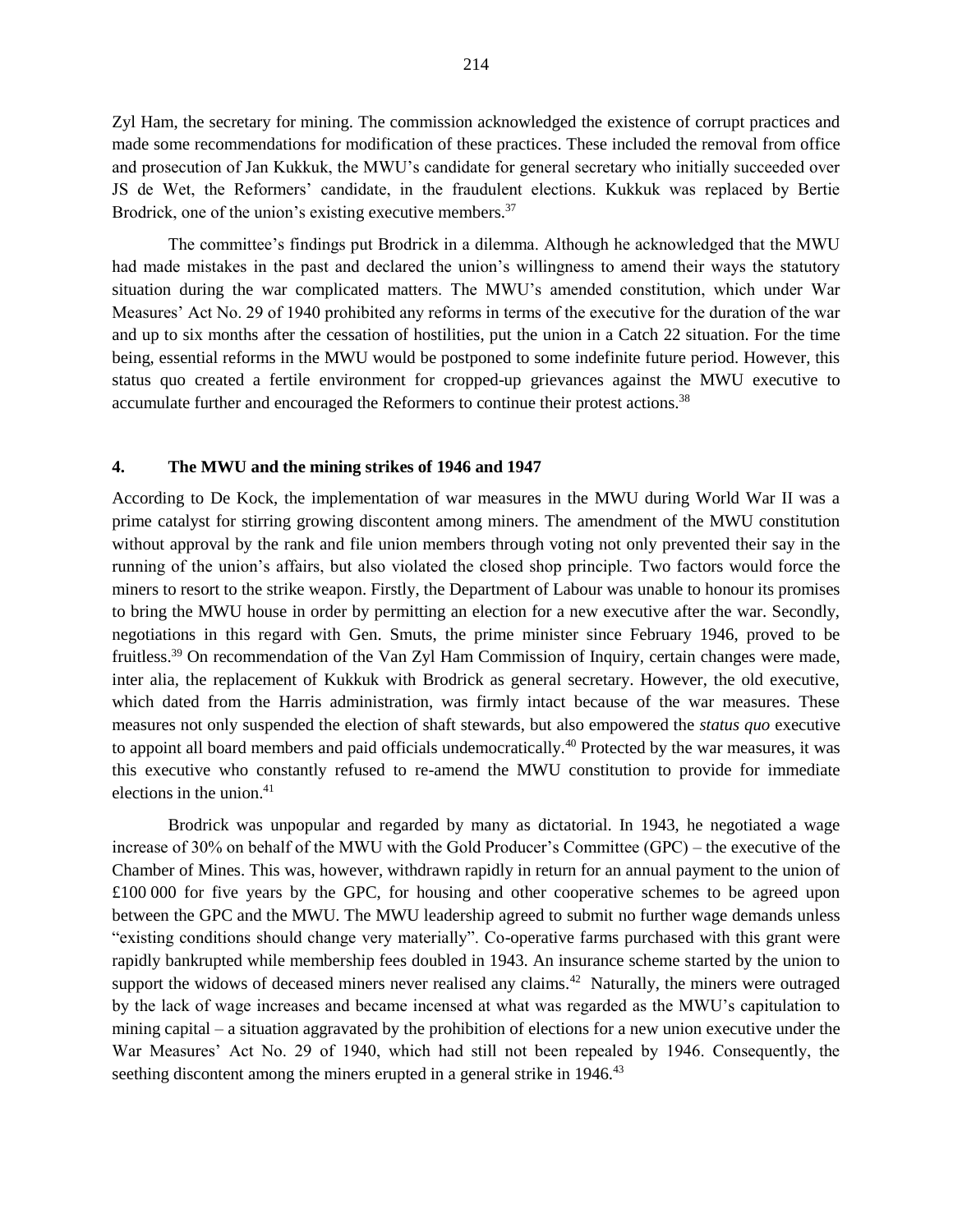By this time, it was also evident that the Reformers were no longer the only miners' organisation prepared to take on the MWU executive committee. The Reformers were only one of several groups of miners who agitated against the MWU executive. Many ex-soldiers and war volunteers also joined the strike because in principle they were opposed to the corruption of the MWU administration. The exsoldiers in particular were dissatisfied because they were being pressed to pay their union dues in arrears for almost forty months during the war, despite the fact that soldiers who had been on active duty were supposed to be exempted from union fees for the period of their service.<sup>44</sup> During the 1946 strike, a socalled Protesting Miners' Committee (PMC) was also established. Although many protesting miners shared the Reformers' dissatisfaction with the MWU executive, they did not want to associate themselves with the Reformers. The Van Zyl Ham Commission of Inquiry concluded that the Reformers' motives were harmful to the interests of the miners and the mining industry and that they were being driven by interest outside of the industry, such as the NRT.<sup>45</sup> Indeed, a former leader of the Reformers, Simon Schoeman, testified before another commission of inquiry into the affairs of the MWU in 1946, chaired by Brig. E Williamson, "The miners have been dissatisfied, but if the sinews of war were not supplied and instructions were not given by these people [the NRT], very few miners would have done anything on their own".<sup>46</sup>

At first Smuts appeared to be disinterested in the miners' grievances over their undemocratic executive and regarded it to be a domestic dispute in which he would not like to meddle. However, the paralysing effect of the strike on the gold mining industry and the South African economy in general forced him to intervene. Although negotiations vacillated while the strike spread to all the gold mines on the Witwatersrand, a settlement was finally reached on 22 March 1946. The terms of settlement stipulated, inter alia, that an election for all officials in the MWU management would be held under the supervision of the Department of Labour between 1 May and 1 June 1946. The government also agreed to yet another commission of inquiry – the so-called Williamson Commission.<sup>47</sup> The agreement was signed between the strikers and government only as the MWU executive remained intransigent to any change of its *status quo.* Therefore, the settlement was proclaimed by the War Measures' Act No. 13 of 1946, as amended by the War Measures' Act No. 26 of 1946.<sup>48</sup> In the meantime, various dissatisfied miners within MWU ranks, including members of the PMC, ex-Reformers and a so-called action committee, reorganised themselves into the United Mine Workers' Committee (UMC) with Daan Ellis, a pro-NP miner, as secretary.<sup>49</sup>

The Williamson Commission's terms of reference were to investigate and report on the affairs of the MWU since the conclusion of the Van Zyl Ham Commission's investigation until March 1946. The Williamson Commission's scope also included supervision of the execution of duties and functions of the MWU executive until the publication of the commission's report, to take control of the union's administrative functions, should the executive act unconstitutionally, and to supervise elections for a new executive.<sup>50</sup> However, while the commission was still conducting its inquiry, events took an unexpected turn when Bertie Brodrick was discharged from his position as general secretary by a MWU general council meeting. As a result, thirteen of the nineteen members of the MWU's executive committee also resigned. Apparently Brodrick's autocratic behaviour and his poor handling of the MWU's affairs had taken their toll.<sup>51</sup> Consequently, and in accordance with its powers, the Williamson Commission appointed an interim executive with JLP (Basie) Botha as acting general secretary. The interim MWU executive would act under supervision of the commission. Under the terms of the war measures, the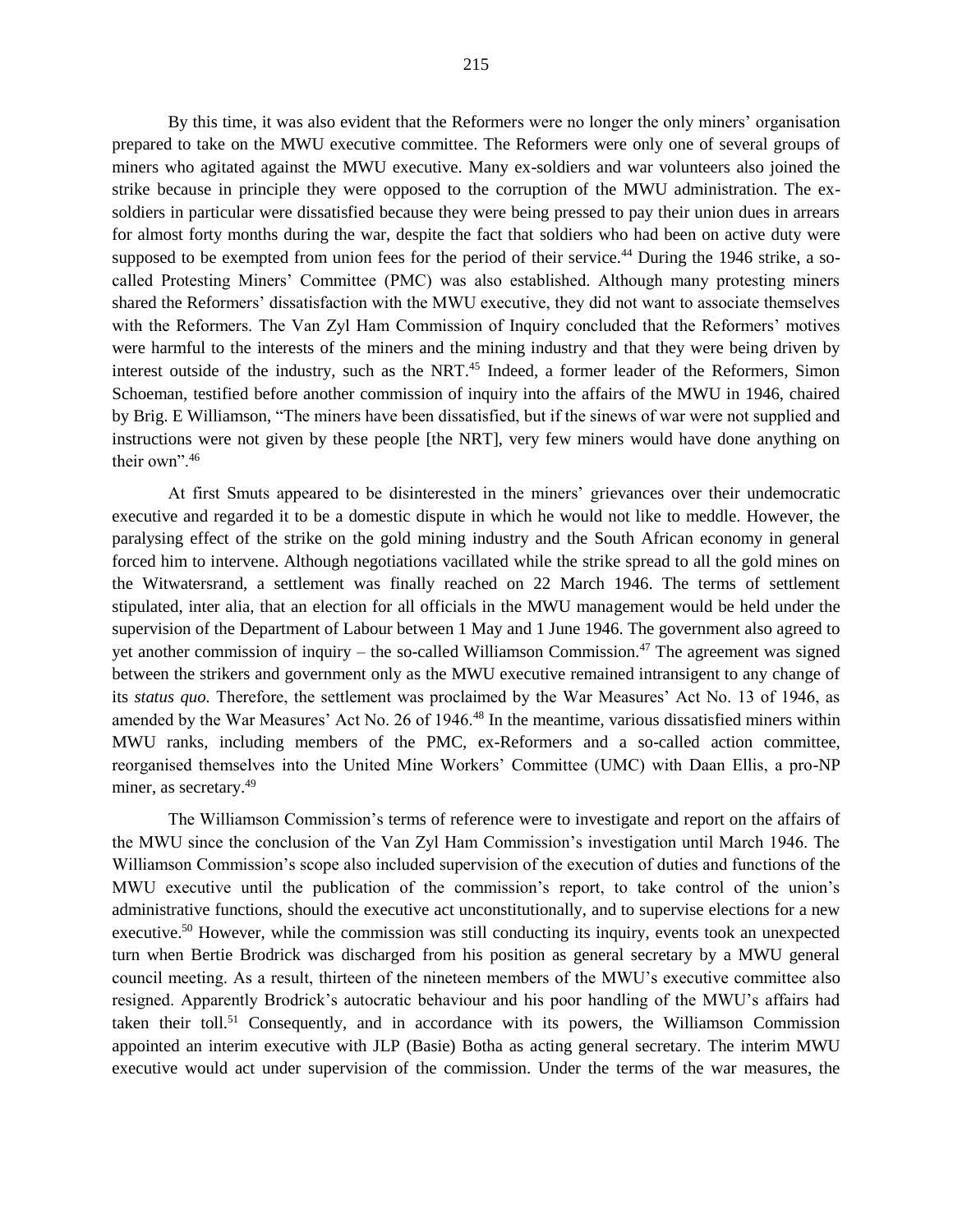interim executive would be disbanded within thirty days after the proposed elections for a new executive had been concluded.<sup>52</sup>

According to De Kock, the report of the Williamson Commission brought to light not only damning evidence of financial chaos and mismanagement, general maladministration and undemocratic action by the executive, incompetence of officials and corruption, but it comprised also criticism of government's conduct towards the MWU since the implementation of the War Measures Acts. De Kock argues that the decision by Smuts's two wartime ministers, Colin Steyn and Walter Madeley, to amend Clause 135 of the MWU constitution so that it would stipulate that no elections for the MWU executive would be held during the war and up to six months after the cessation of hostilities under Article 1 of the War Measures' Act No. 29 of 1940, gave undue powers to a corrupt MWU executive, which caused much strife within the union. As minister of labour, Madeley had access to the relevant documents, which made him realise that things had gone drastically wrong in the MWU. However, for the sake of domestic stability during the war, he did not interfere to improve the situation.<sup>53</sup>

When elections for a new post-war MWU executive committee were finally set for July 1946, there was intensive lobbying for votes. On the one side were Brodrick and his supporters - on the other, the UMC. But when election irregularities among shaft stewards led to disputes and the Williamson Commission's arbitration of the matter thwarted the UMC's chances of obtaining a majority vote in the MWU's general council (the union's supreme authority), another strike broke out in January 1947, eventually involving 11 000 miners on 21 gold mines.<sup>54</sup> The struggle for control of the MWU intensified and assumed an increasingly political character. While certain legal aspects of the War Measures' Acts were still in force concerning the administration of the MWU, the question of union control degenerated into a constitutional conundrum between the interim executive who wanted to retain control and the UMC who wanted to get rid of the "remnants" of the Brodrick regime.<sup>55</sup>

When Smuts indicated that the government had no plans to interfere in the MWU's domestic disputes, the UMC felt obliged to approach NP members of parliament (MPs) for assistance in solving the issue and it became clear that the party's political influence would play an important role in the strike. The Nationalists blamed the origins of the 1947 strike on Colin Steyn's original approval of the extraordinary war measures whereby all elections in the MWU had been suspended temporarily. They blamed the UP government's refusal to mediate in the strike as being discrepant to its own War Measures' Acts, which the NP regarded as direct interference in the union's affairs. The NP also demanded that the government honour its promises to get the MWU's house in order.<sup>56</sup> Various prominent NP leaders - such as DF Malan, JG Strijdom and CR - Swart gave their unconditional support to the strikers. They also received moral support from Afrikaner churches and farmers as well as Afrikaner cultural organisations such as the *Federasie van Afrikaanse Kultuurvereniginge*, the *Reddingsdaadbond*, the *Blankewerkersbeskermingsbond* and the *Afrikaner Broederbond*. Not surprisingly, the UP and its press organs began to regard the strike as rather a pro-NP political struggle.<sup>57</sup>

After intensive negotiations the strike was called off on 11 March 1947 when agreement was reached between the UMC, the MWU and the Mining Unions' Joint Committee (a body which represented other artisans and mechanics employed by the mines).<sup>58</sup> Also in 1947 the still prevailing War Measures Acts were finally repealed by Act No. 30 of 1947 (the War Measures' Repeal Act).<sup>59</sup> The strike of 1947 had substantial repercussions. Besides support by NP leaders and Afrikaner civil institutions, there was overwhelming support for the strike, especially from Afrikaner miners, but also from Englishspeaking miners. According to De Kock, the success of the strike was a resounding moral victory for the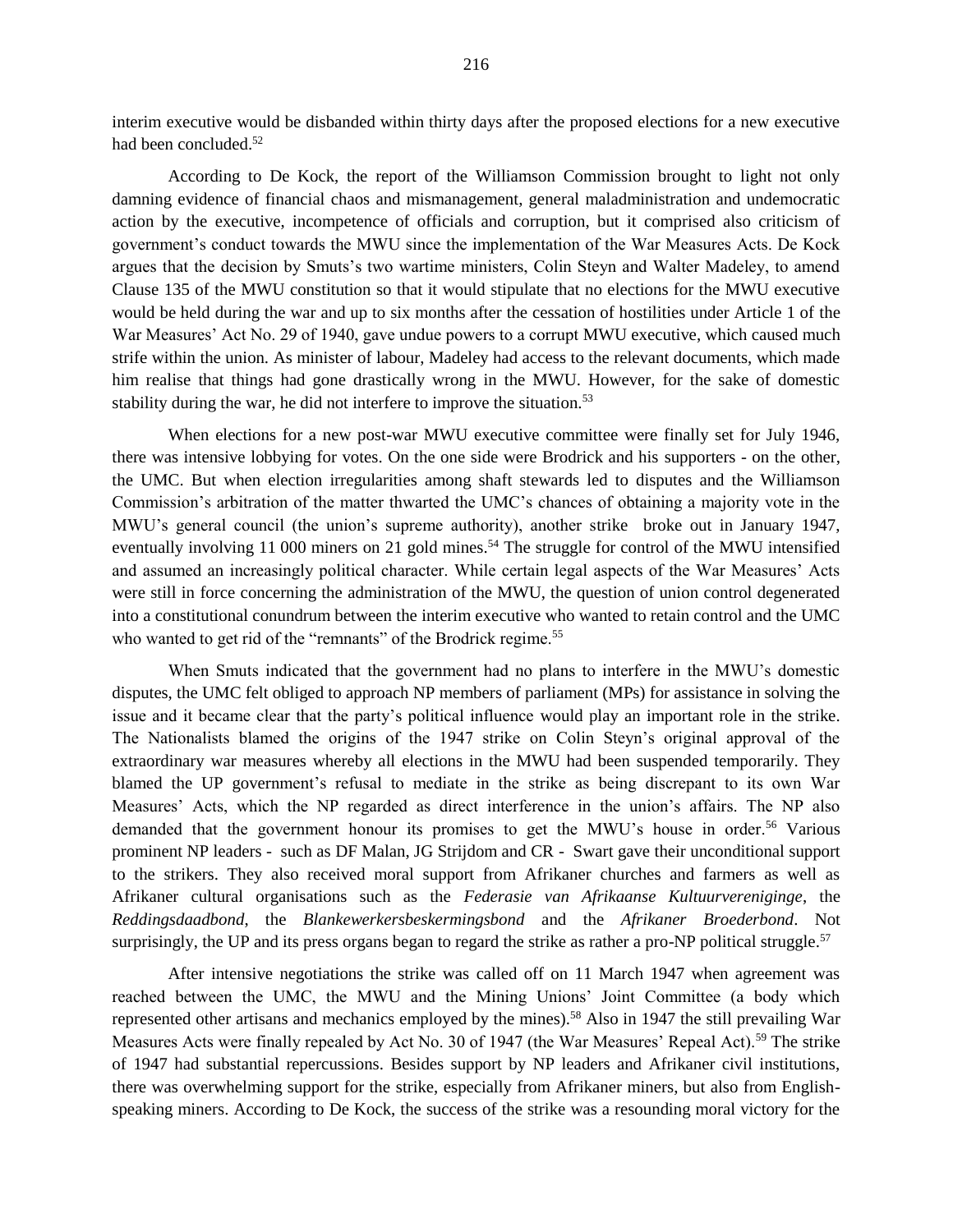UMC. The pro-NP grouping succeeded in swaying public sentiment a step further away from the UP government and toward putting Afrikaner nationalism on a more sound footing in the working-class constituencies of the Witwatersrand.<sup>60</sup>

## **5. Epilogue of the struggle for political hegemony in the MWU**

#### **5.1 The so-called Gleisner disclosures**

The terms of settlement of the 1947 strike stipulated, inter alia, that a new commission of inquiry would finally be authorised to conduct and supervise the election of MWU shaft stewards, which had been postponed and prolonged for a long time as a result of the war measures. The commission was chaired by ST Goetzsche, a Johannesburg magistrate.<sup>61</sup> By August 1947, the MWU executive also succeeded in finally amending the union's constitution to enable the Goetzsche Commission to supervise its elections. By using obstructionist tactics, the UMC, however, tried to question the validity of the commission. This was done in order to curtail the powers of the MWU executive, for which the Goetzsche Commission acted as supervisory proxy, to exercise as little as possible direct influence on the intended election for shaft stewards.<sup>62</sup>

However, events took a whole new turn when Jan Gleisner, a journalist and former UP henchman whose guilty conscience compelled him to do so, revealed a plot of covert co-operation between prominent members of the UP, pro-UP members of the MWU executive and even members of the Goetzsche Commission. Gleisner's sensational disclosures were revealed by the NP during the parliamentary session of March 1948 and a complete version was also published in *Die Burger*, an NP organ.<sup>63</sup>

Gleisner revealed secret plans forged by the UP to keep white miners subservient to party interests. According to Gleisner, Basie Botha, the pro-UP acting general secretary and MC Basson of the MWU executive, received orders to cooperate with one JT Bester, the UP contact within the union. In this way, the UP tried to secure the position of the pro-UP union executive and to prevent the NP from making any inroads in terms of political allegiance in the MWU.<sup>64</sup> *The Mineworker*, the official MWU organ, was utilised even as early as the 1943 general elections to propagate overt support for the candidates of the UP - SALP alliance in so-called working-class constituencies.<sup>65</sup> Gleisner also revealed that UP funds had been allocated to buy votes from MWU designates to the union's general council meeting. An even bigger shock was his disclosure that the pro-UP Botha faction in the executive was supported financially by the Chamber of Mines and that this money was deposited in a trust fund. The purpose of these slush funds was to sow dissention within the ranks of the UMC so that the pro-UP faction could win the elections for control of the MWU executive. The end result of the interference of government officials in the mine workers' dispute, as well as the co-operation between the Botha group and the Goetzsche Commission to keep the miners subservient to UP interests, was that the process of eventually establishing a democratically elected MWU executive became an unsavoury, drawn-out affair. In this regard, the stipulations of the war measures thus became a handy tool. $66$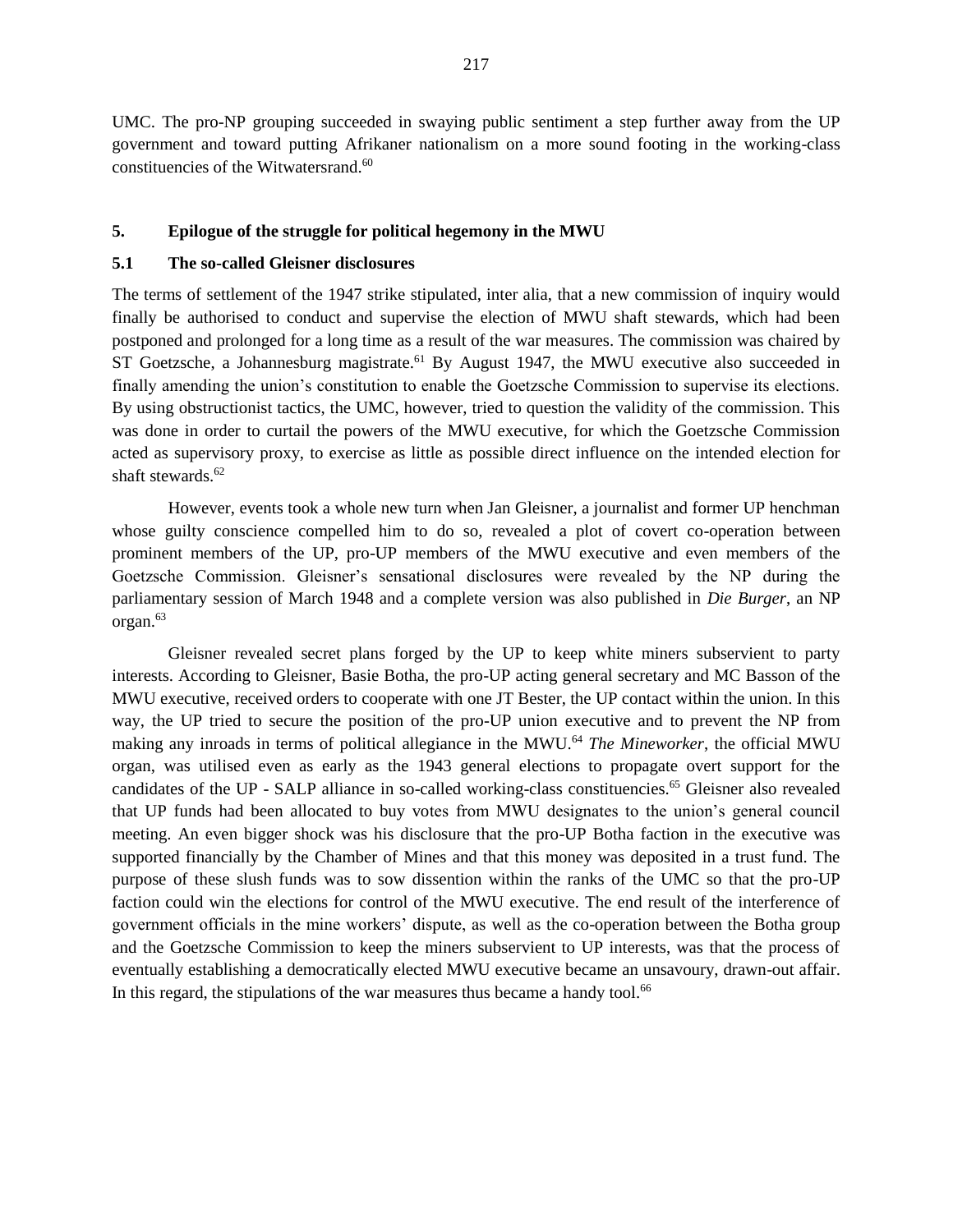## **5.2 The elections of 1948**

With the impending general elections of May 1948 in mind, the NP immediately seized the opportunity posed by the Gleisner disclosures to bring the UP government into disfavour and to wean mine workers' votes away for the UP. The disclosures ignited the smouldering public emotions finally against the Smuts government, which contributed to the NP's victory. According to Naudé and De Kock, the result of the 1948 general election was also a reflection of the white miners' disgruntlement with the UP government's handling of their affairs. Their support further enabled the NP to conquer six critical so-called mining constituencies on the Witwatersrand – Randfontein, Krugersdorp, Maraisburg, Kempton Park, Germiston and Northeast Rand which, in turn, contributed to Smuts's election defeat.<sup>67</sup>

The election for new MWU shaft stewards was scheduled for 5 May 1948. In order to strengthen their ranks, the PMC and the UMC decided to set aside their differences, and in March 1948, they amalgamated into a new structure, the United Miners (UM) to fight the elections. The old pro-UP executive obtained an almost complete victory for control of the MWU executive, but still the saga did not end. Paul Couzyn, a colleague of Albert Hertzog who also acted on behalf of the NRT, investigated the disenfranchisement of approximately 80 leaders of the 1947 strike, who were still unemployed by the time of the MWU executive elections. The MWU constitution stipulated that only miners in active service of the mining industry at election time could vote and were eligible for election. This excluded the 80 unemployed miners from participation in the MWU elections of May 1948. For the umpteenth time the matter had to be settled in court when Couzyn's investigations concluded that the Goetzsche Commission was still acting according to the stipulations of the War Measures' Act No. 13 of 1946 and the War Measures' Act (Amended) No. 26 of 1946, even though the validity of the Acts were null and void by 1948. Therefore, the court ruled in June 1948, that the MWU elections, as well as the nomination of all executive members by the general council, were once again invalid.<sup>68</sup>

A final obstacle for the UM was that the court could not alter the position of Basie Botha, the MWU acting general secretary. Under the MWU constitution, Botha, as the last remaining member of the old executive, was empowered to select an executive of his own choice. In order to prevent such an undemocratic move, the UM held discussions with the new NP Minister of Labour, Ben Schoeman. Through Schoeman's mediation, the two opposing factions within the MWU were finally able to reach an agreement by the end of June 1948. It was agreed that an election for all office bearers in the MWU would be scheduled for 1 November 1948 to be supervised by the Department of Labour. Amendments to the MWU constitution, clearing all constitutional obstacles to having free and fair elections for union officials, were also ratified with this agreement.<sup>69</sup> In his personal diaries, Albert Hertzog acknowledged that the NP government's pressure on the old MWU executive had created the opportunity for a new executive to come to power.<sup>70</sup>

Eventually, six months after the NP's victory in the 1948 general election, the UM, consisting of a strong core of pro-NP ex-Reformers, finally gained control of the MWU executive. In the November elections for shaft stewards, the UM won 187 seats out of 195, and 35 UM members out of a total of 49 were also elected to the MWU's general council. Paul Visser became the new MWU president and Daan Ellis, an ex-Reformer and NP supporter, was elected as the union's new general secretary.<sup>71</sup>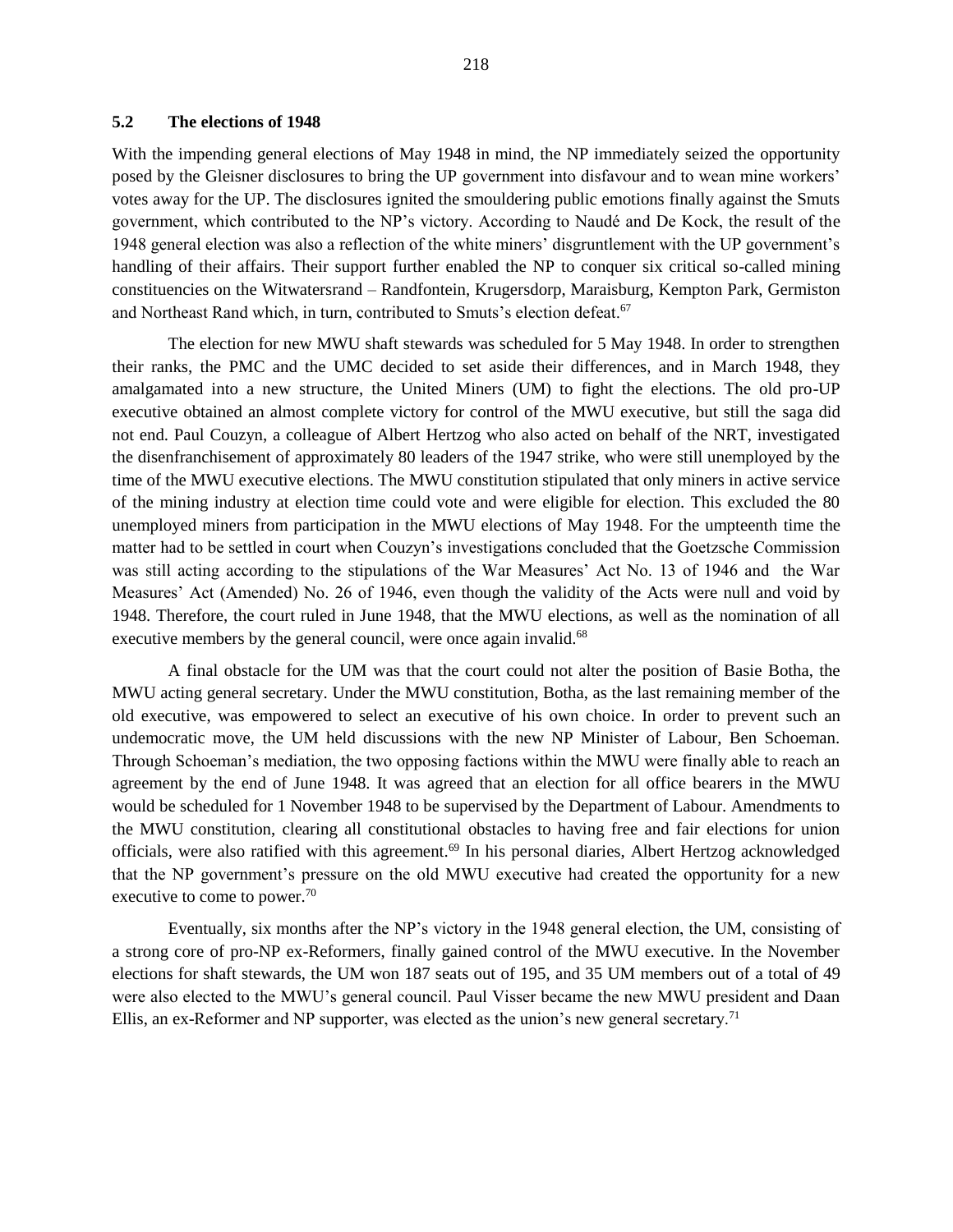The long struggle for control of the MWU executive, involving strife in union ranks, numerous court actions and three official commissions of inquiry, can be attributed to a number of causes. On the one hand, the government's incorporation, institutionalisation and bureaucratisation of white unions within state structures through industrial legislation succeeded to stabilise the white labour force and bring peace to the mining industry. On the other hand, the bureaucratisation of its officials made the MWU susceptible to maladministration, corruption and dictatorial behaviour by opportunistic individuals. Matters were complicated when the bitter ensuing struggle for control of the executive became entangled in the struggle for political hegemony between the NP and the UP and the culmination of Afrikaner nationalism. This situation was aggravated even more by the outbreak of World War II and the implementation of the War Measures' Acts. In fact, the war measures contributed to the constitutional impasse regarding democratic reform of the MWU's constitution and the struggle for control of its executive. This eventually became a protracted process, which dragged on for twelve years. In terms of politics and elections, at national and union level, the war and its war measures had a profound effect. Many historians concur that at national level, the disruptions and irritations brought about by the war effort, the Smuts government's wartime controls over food distribution, South Africa's entrance to the war on a split vote, the inefficiency of government's demobilisation scheme and housing programme for ex-soldiers, all contributed to the UP's fall from power.<sup>72</sup>

In terms of the MWU, the UP government's apparent bias towards solving the union's constitutional problems, which were partially affected by the War Measures' Acts, also backfired. On the one hand, government handled the MWU's problems in a manner to gain political expediency among mining constituents. This factor, as well as Smuts's apparent unwillingness to intervene boldly in order to end the protracted strife in miners' ranks, extended the efffect and validity of the War Measures' Acts to three years beyond the cessation of hostilities. In the end, however, it cost the UP six crucial mining constituencies on the Witwatersrand as well as a loyal MWU executive in the elections of 1948. The effect of the War Measures' Acts during World War II on the MWU, therefore, serves as a good example of the profound political influence of war on society.

 $\mathbf{1}$ <sup>1</sup> Approximately seventeen acts relating to war measures and its legal consequences were promulgated by Parliament between 1940 and 1947: War Measures' Act No. 13 of 1940; Defence Special Pensions and Moratorium (War Measures') Act No. 29 of 1940; War Measures' (Amendment Act) No. 32 of 1940; War Damage Insurance Act No. 21 of 1941; Active Service Voters' Act No. 37 of 1941; War Pensions Act No. 45 of 1941; War Measures' Act No. 9 of 1942; War Damage Insurance Amendment Act No. 25 of 1942; War Pensions Act No. 44 of 1942; War Service Voters' Act No. 34 of 1943; Soldiers and War Workers' Employment Act No. 40 of 1944; Military Service Act No. 2 of 1945; War Measures' Act No. 13 of 1946; War Measures' Act (Amended) No. 26 of 1946; War Pensions Laws Amendment Act No. 58 of 1946; War Pensions Laws Amendment Act No. 17 of 1947 and the War Measures' Repeal Act No. 30 of 1947.

<sup>2</sup> JM Winter (ed.). *War and economic development: Essays in memory of David Joslin*. Cambridge: Cambridge University Press, 1975, 1.

<sup>&</sup>lt;sup>3</sup> AM Grundlingh. *Fighting their own war: South African blacks and the First World War. Johannesburg:* Ravan Press, 1987, 2.

<sup>4</sup> See, for example, Winter *op. cit.*, and J Hinton. *Labour and socialism: A history of the British Labour Movement 1867 – 1974.* Amherst: University of Massachusetts Press, 1983, 96 - 118.

<sup>5</sup> M Stein. "Max Gordon and African Trade Unionism on the Witwatersrand, 1935 - 1940". In E Webster (ed.). *Essays in southern African labour history.* Johannesburg: Ravan Press, 1978, 143 - 157.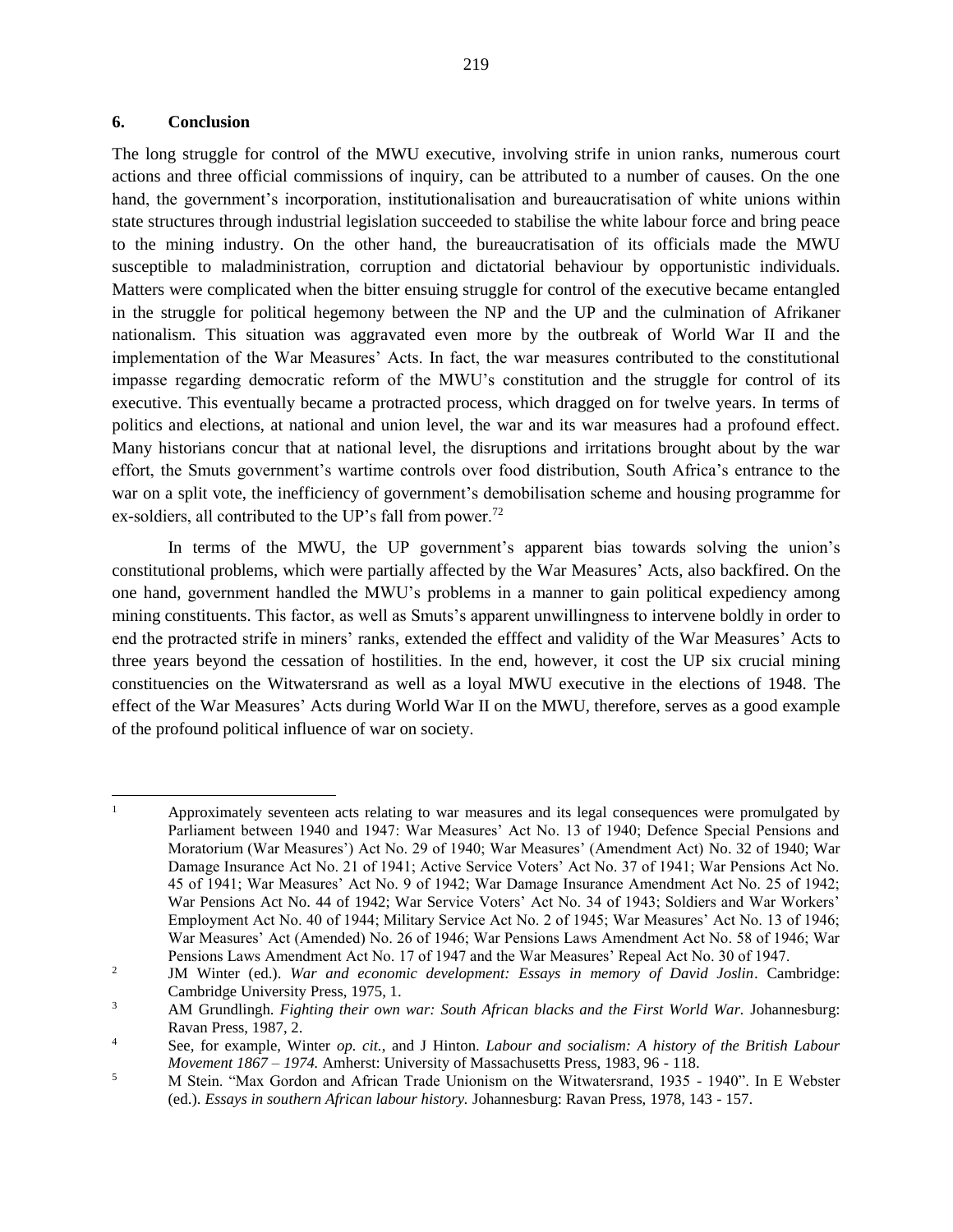- <sup>7</sup> D Ticktin. "The origins of the South African Labour Party, 1888 1910". Unpublished PhD thesis, University of Cape Town, Cape Town, 1973, 113 - 114; E Gitsham & JF Trembath. *A first account of labour organisation in South Africa.* Durban: EP & Commercial Printing, 1926), 28, 66; RK Cope. *Comrade Bill: The life and times of WH Andrews, workers' leader.* Cape Town: Stewart Printing, 1943, 89, 110 - 111; IL Walker & B Weinbren. *2000 Casualties: A history of the trade unions and the labour movement in the Union of South Africa.* Johannesburg: SATUC, 1961, 22, 42; E Katz. *A trade union aristocracy: A history of white workers in the Transvaal and the General Strike of 1913.* Johannesburg: African Studies Institute, 1976, 152, 226, 252.
- <sup>8</sup> AG Oberholster. *Die mynwerkerstaking, Witwatersrand 1922.* Pretoria: RGN, Pretoria, 1982, 56 191; W Urquhart. *The outbreak on the Witwatersrand March 1922.* Johannesburg: Hortors, 1922, 33, 74 - 96; J Krikler. *The Rand Revolt: The 1922 insurrection and racial killings in South Africa. Jeppestown: Jonathan* Ball, 2005.
- <sup>9</sup> FA Johnstone. *Class, race and gold: A study of class relations and racial discrimination in South Africa.*  Lanham, MD: University Press of America, 1976, 150, 156, 166 - 167; BJ Liebenberg & SB Spies (eds). *South Africa in the 20th century.* Pretoria: JL Van Schaik, 1993, 180 - 182; TRH Davenport. *South Africa: A modern history.* Johannesburg: Macmillan, 1987, 287, 531 - 534.
- <sup>10</sup> RH Davies. *Capital, state and white labour in South Africa 1900-1960*. Atlantic Highlands, NJ: Humanities Press, 1979, 179 - 181, 195 - 198, 231; D Yudelman. *The emergence of modern South Africa: State, capital and the incorporation or organized labor on the South African gold fields, 1902 – 1939.* Westport: Greenwood Press, 1983, 9, 114 - 115, 186, 208 - 233.
- <sup>11</sup> L de Kock. "Die stryd van die Afrikaner in die Suid-Afrikaanse Mynwerkersunie aan die Witwatersrand, 1936 - 1948". Unpublished MA thesis, RAU, Johannesburg, 1983, 10; L Naudé. *Dr A Hertzog, die Nasionale Party en die mynwerkers.* Pretoria: NRT, 1969, 22 - 24.
- <sup>12</sup> See De Kock *op. cit.*, chs 1 4 and Naudé *op. cit.*, 1 71, 96 126.
- <sup>13</sup> E Stals (ed.). *Afrikaners in die Goudstad. Deel I: 1886 – 1924.* Cape Town: HAUM, 1978, 36, 40, 86; D Ticktin. "The war issue and the collapse of the South African Labour Party". *South African Historical Journal* 1. November 1969, 60.
- <sup>14</sup> L Salomon. "The economic background to the revival of Afrikaner nationalism". In J Butler (ed.). *Boston University papers in African history*, Vol. 1. Boston, MA: Boston University Press, 1964, 232, 238.
- <sup>15</sup> Naudé *op. cit.*, 18 19.
- <sup>16</sup> *Ibid*., 27.
- <sup>17</sup> *Ibid*., 10, 18, 27; H van Aswegen & L de Kock. "Afrikanermynwerkers en die Mynwerkersunie, 1936 1948, 1". *Historia*, 32 1. May 1987, 22.
- <sup>18</sup> South African National Archives, Pretoria (hereafter NASA), Mine Workers' Union Inquiry Commission 1940-1941 (hereafter K6), Band 2, Verbatim reports, Minutes of evidence, Vol. 5: MWU executive testifies (4 November 1940), 308, 314, 316, 321 - 322, 367 - 370; *Ibid*., Vol. 10: JS de Wet testifies (13 November 1940), 667; *Ibid*., Band 3, Verbatim reports, Minutes of evidence, Vol. 25: IL Walker testifies (12 December 1940), 2109 - 2113, 2121, 2124.
- <sup>19</sup> Van Aswegen & De Kock *op. cit.*, 22 23; Naudé *op. cit.*, 16 27; J Albertyn (ed.). *Die stadwaartse trek van die Afrikanernasie. Referate en besluite van die Volkskongres.* Johannesburg: Volkskongreskomitee, 1947, 8, 97.
- <sup>20</sup> NASA, K6, Band 4, File VI: Final reports, Findings & recommendations,  $2 7$ , 14.
- <sup>21</sup> Van Aswegen & De Kock *op. cit.*, 27 28; Naudé *op. cit.*, 41 42.
- <sup>22</sup> Transvaal Archives Depot, Pretoria (hereafter TAD), A1731, SJ Botha Collection, Vol. 4: Die stryd om die vakbonde. Persoonlike herinneringe van DBH Grobbelaar, 1; Naudé *op. cit.*, 50 - 57; H van Aswegen & L de Kock. "Die Hervormingsorganisasie in die Mynwerkersunie, 1937 - 1948, II". *Historia* 32 2. September 1987,1.
- <sup>23</sup> NASA, K6, Band 2, Vol. 9: SS Schoeman testifies (12 November 1940), 571 572; *Ibid*., Vol. 10: JS de Wet testifies, 686 - 687; *Ibid*., Vol. 12: JS de Wet testifies (18 November 1940), 823 - 824; *Ibid*., Band 4, File VI: Final reports, Findings & recommendations, 17 - 20 and Appendix D, 1 - 2; Van Aswegen & De Kock, "Die Hervormingsorganisasie… *op. cit.,* 2.
- <sup>24</sup> Davenport *op. cit.*, 328 329.<br>
Hinton *op. cit.* 163
- <sup>25</sup> Hinton *op. cit.*, 163.

 $\overline{6}$ <sup>6</sup> Y Albertyn. "Upsetting the applecart: Government and food control in the Union of South Africa during World War Two c. 1939 - 1948". Unpublished MA thesis, Stellenbosch University, Stellenbosch, 2014.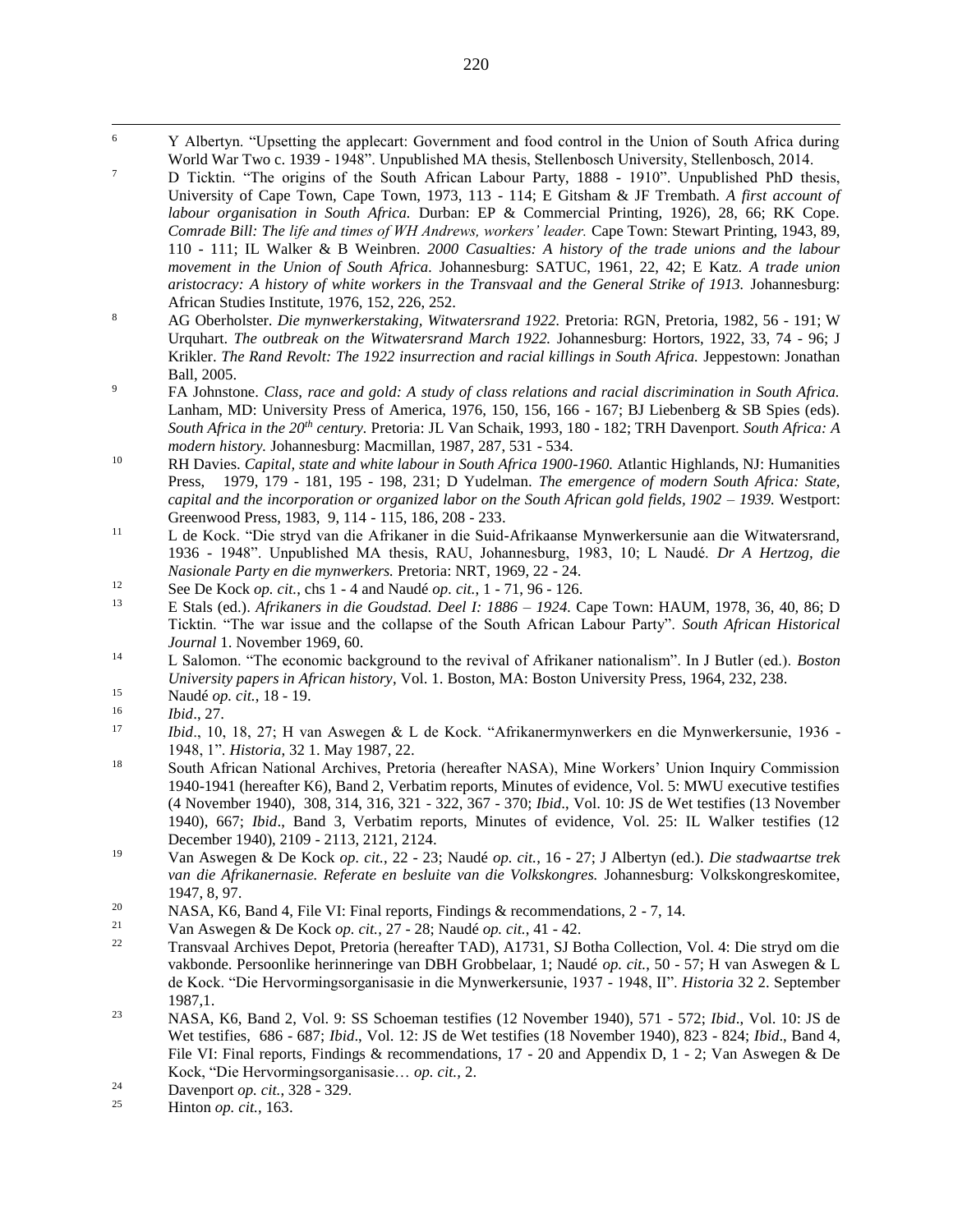- $26\overline{)}$ <sup>26</sup> N Nattrass. "Economic growth and transformation in the 1940s". In S Dubow & A Jeeves (eds). *South Africa's 1940s: Worlds of possibilities.* Cape Town: Double Storey Books, 2000, 20 - 21; Davenport *op. cit.*, 330.
- <sup>27</sup> TAD, A1731, SJ Botha Collection, Vol. 4: Die stryd om die vakbonde. Persoonlike herinneringe van DBH Grobbelaar, 6.
- <sup>28</sup> Nattrass op. cit., 28, 31.<br><sup>29</sup> NASA *V*<sub>C</sub> Dand 2 Vol
- <sup>29</sup> NASA, K6, Band 2, Vol. 12: CC Hudson testifies (18 November 1940), 846; "Mynwerkers se bestuur teen oorlog". *Die Transvaler.* 20 September 1939; "Hervormingsorganisasie hernu stryd". *Die Transvaler*. 24 May 1940.
- <sup>30</sup> De Kock, "Die stryd van die Afrikaner…" *op. cit.*, 131.
- <sup>31</sup> "Nuwe stryd dreig in geledere van Randse mynwerkers". *Die Vaderland.* 19 July 1940; "Hervormers hernu stryd". *Die Transvaler*, 24 August 1940.
- 32 "Mynwerkers voor krisistyd moet saamstaan". *Die Transvaler.* 29 August 1940.
- <sup>33</sup> Naudé *op. cit.*, 176 177; *Statutes of the Union of South Africa 1939 – 40.* Cape Town: Government Printer, 1940, 540 - 560.
- <sup>34</sup> Naudé *op cit.*, 177; T Dunbar Moodie. *The rise of Afrikanerdom: Power, apartheid and the Afrikaner civil religion.* Berkeley, CA: University of California Press, 1975, 171.
- <sup>35</sup> Naudé, *Dr A Hertzog*, pp. 173-176; De Kock, "Die stryd van die Afrikaner", pp. 134-135.
- 36 "Charles Harris shot outside his office". *The Mineworker.* June 1939, 126-127; Naudé *op. cit.*, 129.
- <sup>37</sup> NASA, K6, Band 4, File VI: Final reports, Findings & recommendations, pp. 1 10, 58 73; Naudé *op. cit.*, 136-145.
- 38 "Kameraad B.B. Broderick, algemene sekretaris, antwoord op die kommissie se verslag". *The Mineworker.* June 1941, 3, 6; "Vrede! Met wie". *The Mineworker.* July 1941, 37, 39; De Kock, "Die stryd van die Afrikaner…" *op. cit.*, 167.
- <sup>39</sup> De Kock, "Die stryd van die Afrikaner…" *op. cit.*, 170, 179 180.
- <sup>40</sup> NASA, Commission of Enquiry 1946-48 (hereafter K145), Band 3, File III, Memoranda: Mine Workers' Union, n.d., 1; TAD, A1731, SJ Botha Collection, Vol. 7, SAMWU 1952 Verslag, Deel B: Mnr Gleisner se opsoming in verband met die Kommissie van Ondersoek, 29 April 1952, 4.
- <sup>41</sup> NASA, K145, Band 3, File III, Memoranda: Mine Workers' Union, n.d., 1; "Miners' executive will consider strike position today". *The Rand Daily Mail.* 18 March 1946.
- <sup>42</sup> NASA, K145, Band 1, Vol. 1: Minutes, p. 5; *Ibid*., Band 3, File III: Mine Workers Union, p. 1 and Memorandum of Agreement; NASA, A2, JG Strijdom Collection, Vol. 78: Mynwerkersgeskil, 88; TAD, A1731, SJ Botha Collection, Vol. 7, SAMWU 1952 Verslag, Deel B, 4 - 5, 8; Naudé *op. cit.*, 202 - 203.
- <sup>43</sup> NASA, K145, Band 3, File III: Mine Workers Union, 1; NASA, A2, JG Strijdom Collection, Vol. 78: Mynwerkersgeskil, 88, 97; TAD, A1731, SJ Botha Collection, Vol. 7: SAMWU Verslag, Deel B, 8; Naudé *op. cit.*, 209; Davenport *op. cit.*, 342.
- <sup>44</sup> De Kock, "Die stryd van die Afrikaner…" *op. cit.*, 178-179.
- <sup>45</sup> See NASA, K6, Band 4, File VI: Final reports, Findings & recommendations, 7; TAD, A1731, SJ Botha Collection, Vol. 7: SAMWU Verslag, Deel B, 5, 8 - 9; NASA, K145, Band 2, Vol. 2: Minutes of the 82nd meeting, 1 - 2; Van Aswegen & De Kock, "Die Hervormingsorganisasie…" *op. cit.*, 7, 9.
- <sup>46</sup> Quoted by De Kock, "Die stryd van die Afrikaner…" op. cit., 158.
- NASA, K145, Band 1, Minute book, Vol. 1: Minutes of the 22<sup>nd</sup> meeting, 7 May 1946, 5; *Ibid.*, Band 3, File III, Memoranda: Mine Workers' Union, n.d., 1 and Terms of settlement of gold mining strike, 22 March 1946, 1 - 2; Naudé *op. cit.*, 211; De Kock, "Die stryd van die Afrikaner…" *op. cit.*, 182 - 183.
- <sup>48</sup> NASA, K145, Band 1, Minutes of meetings and verbatim reports, Minute book Vol. 1: Minutes of the 22nd meeting, 7 May 1946, 5; *Ibid*., Band 3, File III, Memoranda: Mine Workers' Union, n.d., 1 and Terms of settlement of gold mining strike, 22 June 1946, 1 - 2; De Kock, "Die stryd van die Afrikaner…" *op. cit.*, 180 - 184; J Lang. *Bullion Johannesburg: Men, mines and the challenge of conflict.* Johannesburg: Jonathan Ball, 1986, 376.
- <sup>49</sup> NASA, K145, Band 1, Minute book Vol. 1: Minutes of the 44th meeting, 11 June 1946, 2; *Ibid*., Band 2, Minute book Vol. 2: Minutes of the 82nd meeting, 24 April 1947, 1 - 2; Naudé *op. cit.*, 205; De Kock, "Die stryd van die Afrikaner…" *op. cit.*, 174, 184 - 186, 189.
- <sup>50</sup> De Kock, "Die stryd van die Afrikaner…" *op cit.*, 187.
- NASA, K145, Band 1, Vol. 1: Minutes of the 18<sup>th</sup> meeting, 1 2; *Ibid.*, Band 3, File III: Memorandum, 1; NASA, A1731, SJ Botha Collection, Vol. 7: SAMWU Verslag, Deel B, 7 - 8; UG 36, 1946: *Report of the*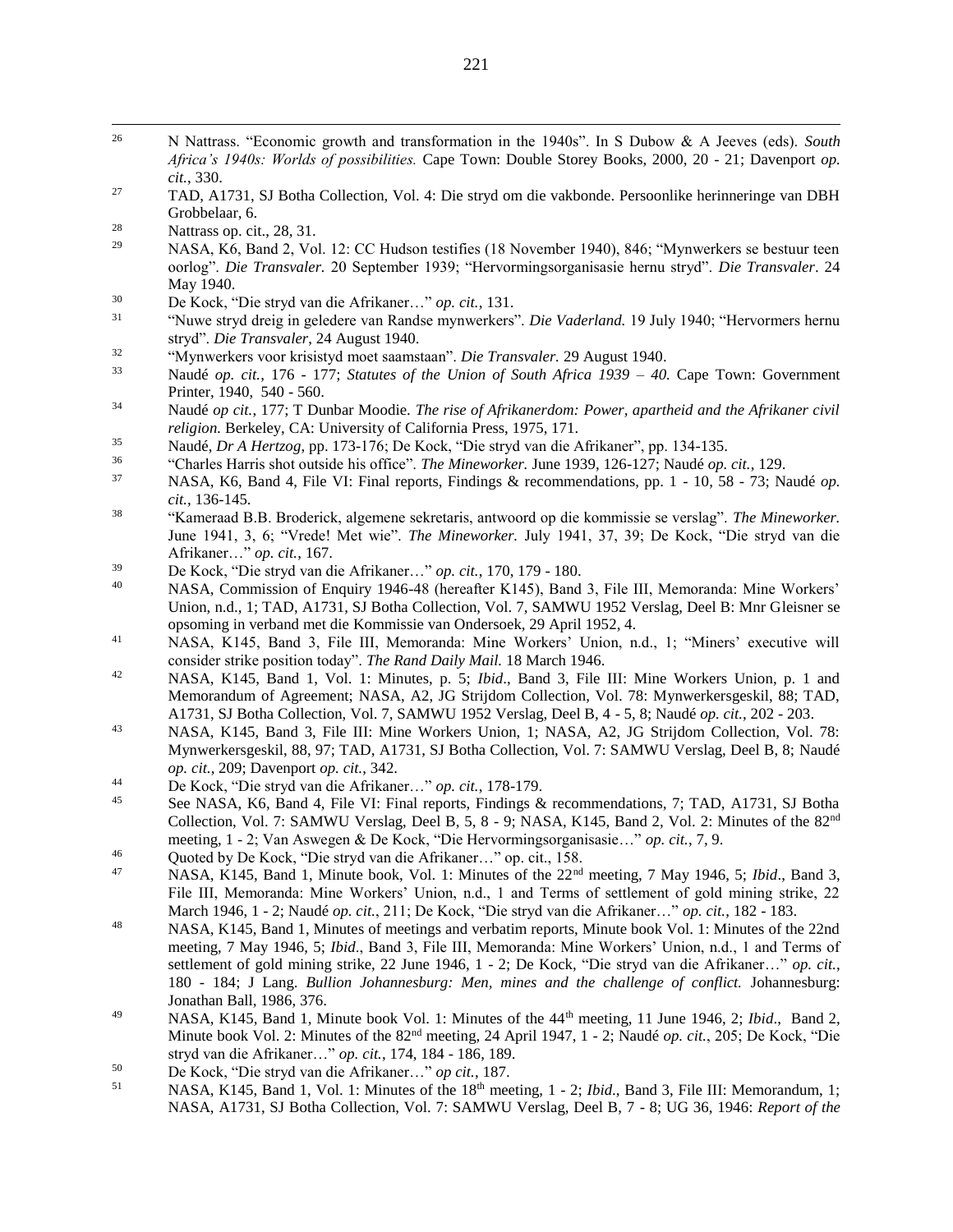*Mine Workers' Union Commission*, p. 4; Van Aswegen & De Kock, "Die Hervormingsorganisasie…," *op cit.*, 9.

- 52 NASA, A1731, SJ Botha Collection, Band 7, SAMWU 1952, Verslag, Deel B: Mnr Gleisner, 8.<br>53 De Kock, "Die stryd van die Afrikaner," en sit 105, See also UG 36, 1046; Benort s
- <sup>53</sup> De Kock, "Die stryd van die Afrikaner…" *op. cit.*, 195. See also UG 36, 1946: *Report of the Mine Workers' Union Commission*.
- 54 NASA, K145, Band 2: Minutes of the 65<sup>th</sup> meeting, 7 11 and 66<sup>th</sup> meeting, 1; NASA, A2, JG Strijdom Collection, Vol. 78: Mynwerkersgeskil, 81 - 83, 90, 98; Instituut vir Eietydse Geskiedenis, UV, Bloemfontein (hereafter INEG), PV 451, JAM Hertzog Collection, File no. 1/266/8/1: D Ellis: Verslag van Werksaamhede 1947, 4 - 5; *Ibid*., Jaarverslag 1947, p. 2; Lang *op. cit.*, 377; Van Aswegen & De Kock, "Die Hervormingsorganisasie…," *op. cit*, 10.
- <sup>55</sup> NASA, K145, Band 2, Minutes of meetings and verbatim reports, Minute book, Vol. 2: Minutes of the 63rd meeting, 29 July 1946, 1 - 2; *Ibid*., Minutes of the 65thmeeting, 9 August 1946, 7 - 11; *Ibid*., Minutes of the 66th meeting, 10 August 1946, 1 - 2.
- <sup>56</sup> De Kock, "Die stryd van die Afrikaner…" *op. cit.*, 204 212; E Stals (ed.). *Afrikaners in die Goudstad. Deel 2: 1924 - 1961.* Pretoria: HAUM, 1986, 78; J Simons & R Simons. *Class and colour in South Africa 1850 – 1950.* London: IDAAF, 1983, 567.
- <sup>57</sup> De Kock, "Die stryd van die Afrikaner…" *op. cit.*, 209 216; Naudé *op. cit.*, 223 227; Stals, *Afrikaners in die Goudstad, Deel II…op. cit.*, 78; Simons & Simons *op. cit.*, 567; AN Pelzer. *Die Afrikaner-Broederbond: Eerste 50 jaar.* Cape Town: Tafelberg, 1979, 153; INEG, PV 451, JAM Hertzog Collection, File no. 4/1/208: Dagboek: Februarie 1947, 132.
- <sup>58</sup> NASA, K145, Band 3, File III, Memoranda: Minutes of a meeting of the MUJC, 21 April 1947, 5 11; *Ibid*., Mine Workers' Union, n.d., 2 - 3; Leader article. *The Mineworker.* March 1947, 3; De Kock, "Die stryd van die Afrikaner…" *op. cit.*, 221; Naudé *op. cit.*, 229; Stals, *Afrikaners in die Goudstad, Deel II…op. cit.*, 78; A Hepple. *Trade unions in travail.* Johannesburg: Prompt Printing, 1953, 40.
- <sup>59</sup> *Statutes of the Union of South Africa 1946 – 47.* Cape Town: Government Printer, 1947, 278.
- <sup>60</sup> INEG, PV 451, JAM Hertzog Collection, File no. 1/266/8/1: D Ellis: Verslag van Werksaamhede 1947, 5; *Ibid*., Jaarverslag 1947, 5 - 6; De Kock, "Die stryd van die Afrikaner…" *op. cit.*, 222 - 223.
- <sup>61</sup> NASA, Archives of the Treasury, Vol. 5714, File no. 33/487, Mine Workers' Union Commission of Enquiry 1946: Secretary for Labour – Secretary to the Treasury, 26 April 1947; *Ibid*., Secretary for Labour – Secretary to the Treasury, 6 September 1947; ES Sachs. *The choice before South Africa.* London: Turnstile Press, 1952, 171; De Kock, "Die stryd van die Afrikaner…" *op. cit.*, 224.
- <sup>62</sup> De Kock, "Die stryd van die Afrikaner…" *op. cit.*, 226 229.

 $\overline{\phantom{a}}$ 

- <sup>63</sup> INEG, PV 451, JAM Hertzog Collection. File no. 1/266/8/1: Jaarverslag 1947, pp. 8 9; Naudé *op. cit.*, 235 - 238; De Kock, "Die stryd van die Afrikaner…." *op. cit.,* 230.
- <sup>64</sup> NASA, A1731, SJ Botha Collection, Vol 6: Nasionale Raad van Trustees 1948 1951, Diverse stukke i.v.m. MWU, KWU, Aksiekomitee, Gleisner-affidavit, 16 March 1948, 1 - 3, 21.
- <sup>65</sup> See 4 "Leader article". *The Mineworker*, May 1943, 4 and "Manie Cilliers, Union's Vice-President is candidate for Parliament". *The Mineworker*. May 1943, 5; "Mayfair Candidate". *The Mineworker*. July 1943, 5; "North Rand Candidate". *The Mineworker*. July 1943, 7; MC Basson: Wie kan die meeste belowe?". *The Mineworker*. July 1943, 10 – 11.
- <sup>66</sup> NASA, A1731, SJ Botha Collection, Vol. 6: Nasionale Raad van Trustees 1948 1951, Diverse stukke i.v.m. MWU, KWU, Aksiekomitee, Gleisner-affidavit, 16 March 1948, 2 - 20.
- <sup>67</sup> INEG, PV 451, JAM Hertzog Collection, File no. 1/266/8/1: Jaarverslag 1947, 9 10, Naudé *op. cit.*, 238 239; De Kock, "Die stryd van die Afrikaner…" *op cit.*, 237 - 238.
- <sup>68</sup> NASA, K145, Band 2, Minutes of meetings and verbatim reports, Minute book Vol. 2: Minutes of the 83rd meeting, 2 May 1947, 2 - 5; *Ibid.*, Minutes of the 84<sup>th</sup> meeting, 29 April 1947, 2; *Ibid.*, Minutes of the 85<sup>th</sup> meeting, 2 May 1947, 2; *Ibid.*, Minutes of the 87<sup>th</sup> meeting, 8 May 1947, 1 - 2; *Ibid.*, Band 3, File III, Memoranda: Mine Workers' Union, n.d., 3 - 4; Naudé *op. cit.*, 239 - 240; De Kock, "Die stryd van die Afrikaner…" *op. cit.*, 249 - 250.
- <sup>69</sup> NASA, A1731, SJ Botha Collection, Vol. 7: SAMWU 1952, Verslag, Deel B, Mnr Gleisner se opsomming i.v.m. kommissie van ondersoek, 29 April 1952, 11 - 12; MWU Archives, Pretoria, Minutes of monthly Executive Committee Meeting, 18 August 1948, 1 - 8; "Our Constitution Again Amended". *The Mineworker.* July 1948, 7 - 9; Naudé *op. cit.*, 241 - 242; Stals, *Afrikaners in die Goudstad, Deel II…op. cit.*, 78; S Patterson. *The last trek: A study of the Boer people and the Afrikaner nation*. London: Routledge & Kegan Paul, 1957, 157; B Schoeman. *My Lewe in die politiek.* Johannesburg: Perskor, 1978, 157.